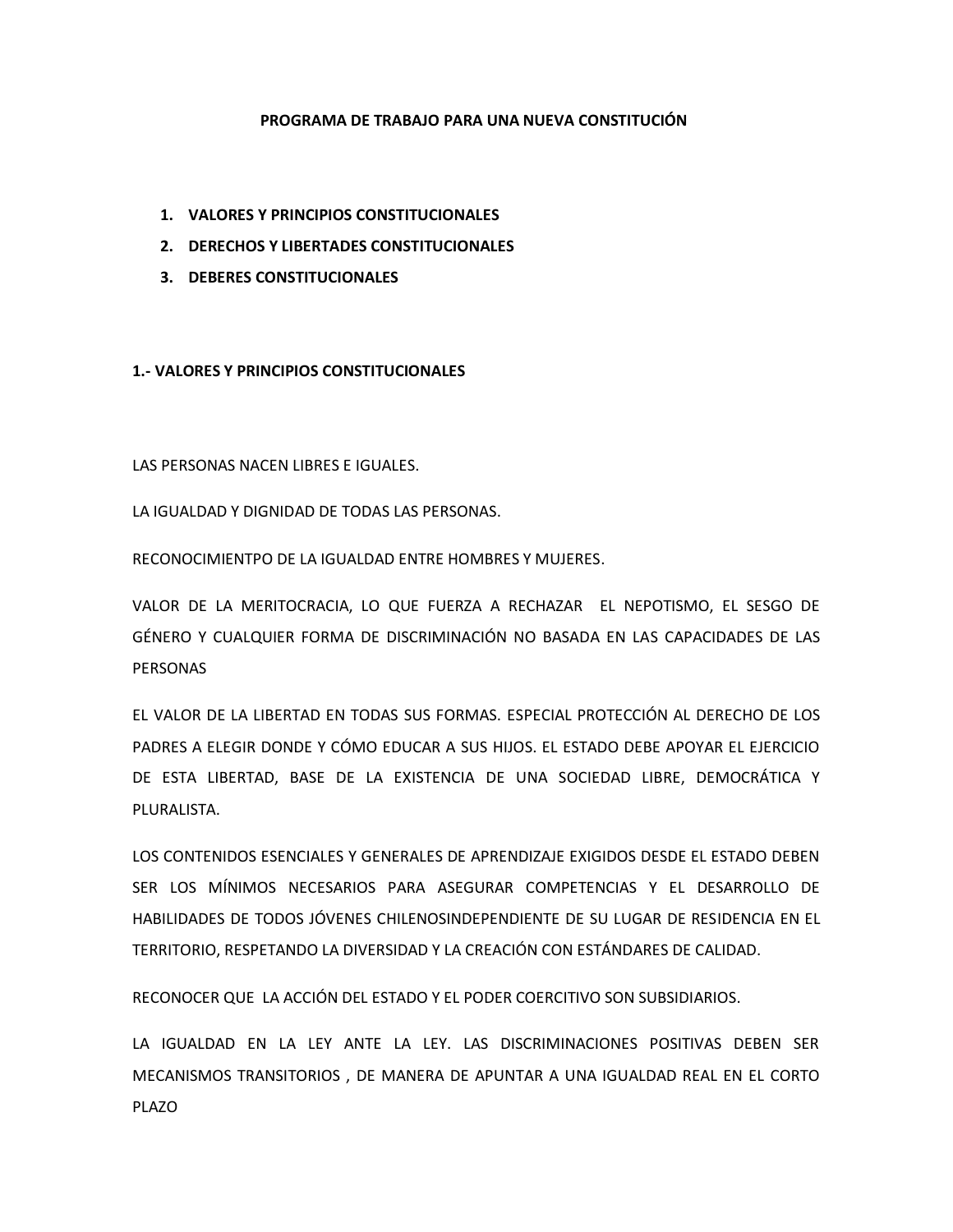EL RECONOCIMIENTO DEL ROL FUNDAMENTAL DE TODOS LOS TIPOS DE FAMILIA Y DE SU AUTONOMÍA EN MATERIAS FUNDAMENTALES, COMO LA EDUCACIÓN DE LOS HIJOS Y LAS DECISIONES DOMÉSTICAS. RECONOCIMIENTO Y APOYO DEL ESTADO A LAS FAMILIAS QUE CRÍAN HIJOS.

LA PROTECCIÓN DE LA NIÑEZ , COMO UNA PRIORIDAD DEL ESTADO EN LA QUE DEBE COLABORAR CON EL ROL PREFERENTE DE LAS FAMILIAS. EL ADOCTRINAMIENTO DE LOS NIÑOS POR PARTE DE INSTITUCIONES PÚBLICAS DEBE CONDENARSE COMO UN GRAVE ATENTADO EN CONTRA DE LA DEMOCRACIA.

LA PROTECCIÓN DE LA VIDA HUMANA, DESDE EL MOMENTO MISMO DE LA CONCEPCIÓN.

EL ESTADO, COMO UN ENTE AL SERVICIO DE LA PERSONA HUMANA Y CON CAPACIDAD PARA RESOLVER LOS PROBLEMAS COLECTIVOS QUE NO PUEDAN SER RESUELTOS ADECUADAMENTE POR LA SOCIEDAD CIVIL.

LA UNIDAD NACIONAL Y LA DIVERSIDAD CULTURAL DE CHILE, COMO VALORES FUNDAMENTALES. EL ESTADO DEBE PROPENDER AL FORTALECIMIENTO DE AMBOS, ASÍ COMO DEL PATRIMONIO HISTÓRICO Y CULTURAL MATERIAL E INMATERIAL DE LA NACIÓN.

EL RECONOCIMIENTO DE LOS PUEBLOS ORIGINARIOS DEBE IR ORIENTADO A RELEVAR SU IMPORTANCIA CULTURAL Y A LOGRAR UNA EFECTIVA IGUALDAD ENTRE TODOS LOS CHILENOS, SIN ESTABLECER GRUPOS DE PRIVILEGIO. EL LEGISLADOR ORGÁNICO CONSTITUCIONAL PODRÁ DETERMINAR SI SE LE CONFIERE, COMO PUEBLO, REPRESENTACIÓN PARLAMENTARIA A LOS PUEBLOS ORIGINARIOS.

RECONOCIMIENTO DEL APORTE DE LAS DIFERENTES CORRIENTES MIGRATORIAS A LA CONFORMACIÓN DE LA NACIÓN CHILENA.

CHILE COMO UN PAÍS UNITARIO PERO ORIENTADO A LA EQUIDAD REGIONAL, DE MANERA DE POTENCIAR EL IGUALITARIO DESARROLLO DE LAS PERSONAS Y TERRITORIOS, DISTRIBUCIÓN DE COMPETENCIAS, QUE BUSQUEN UN MEJOR APROVECHAMIENTO DE LOS TALENTOS Y RECURSOS NACIONALES, EN BENEFICIO DE TODOS. RECONOCIMIENTO DEL DEBER DE LAS REGIONES DE COOPERAR ENTRE ELLAS Y CREACIÓN DE EVENTUALES INSTANCIAS DE COORDINACIÓN ENTRE LAS MISMAS.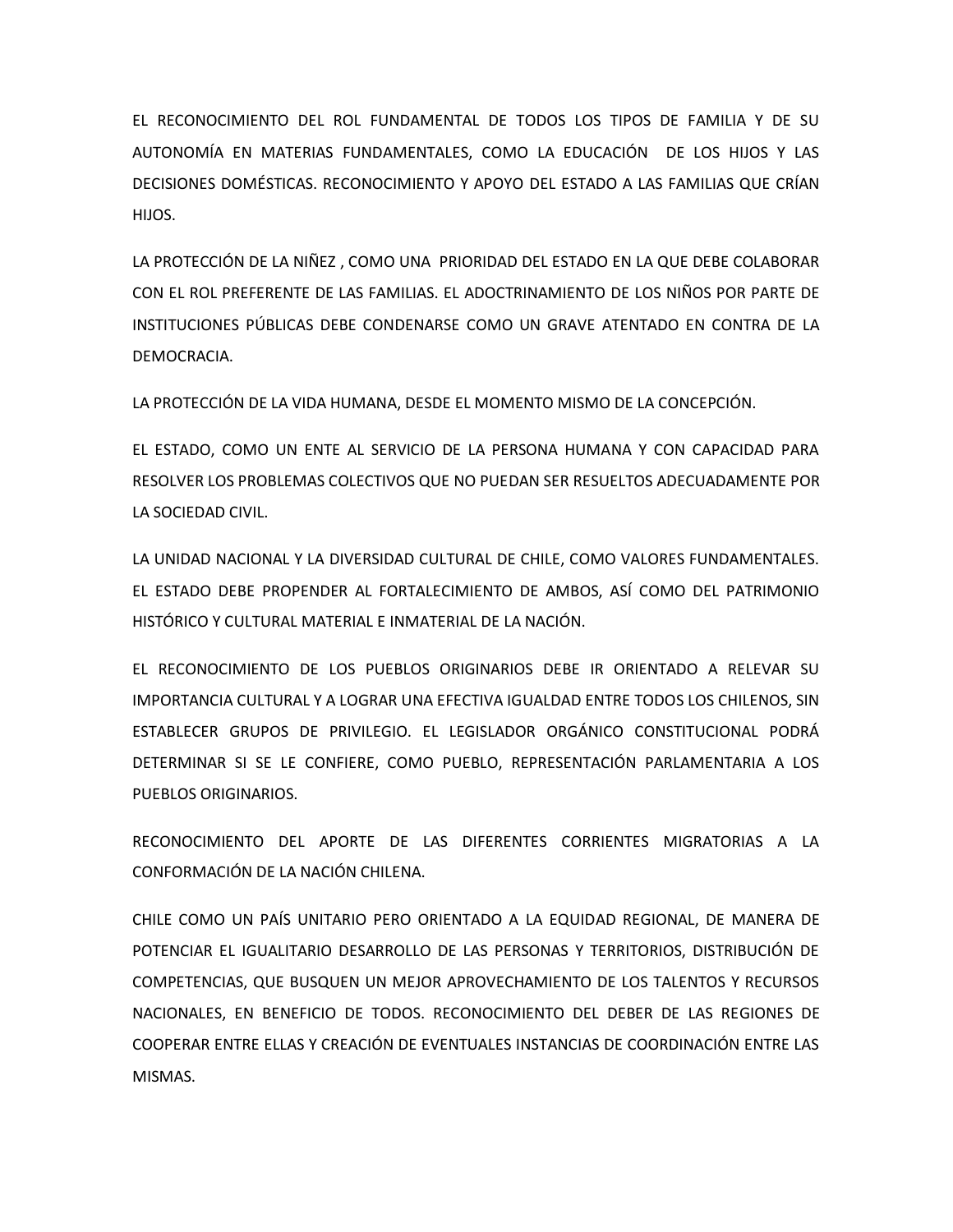AUTONOMÍA TRIBUTARIA PERMITIENDO A LAS REGIONES LA ADMINISTRACIÓN DIRECTA DE UNA PARTE AL MENOS DE LO RECAUDADO POR CONCEPTO DE IMPUESTO A LA RENTA.

DESCONCENTRACIÓN TERRITORIAL, PERMITIÉNDO A LAS REGIONES CONCEDER BENEFICIOS TRIBUTARIOS PARA PROYECTOS QUE SE INSTALEN EN SUS TERRITORIOS, YA SEAN EDUCATIVOS, PRODUCTIVOS O DE INONVACIÓN, ENTRE OTROS.

EL DEBER DEL ESTADO DE RESPETAR LA LIBRE ASOCIACIÓN DE LAS PERSONAS Y LAS AUTONOMÍAS DE LOS GRUPOS INTERMEDIOS.

RECONOCIMIENTO DE LA PRIMACÍA DE LA PERSONA, LO QUE SUPONE QUE EL ESTADO INTERVENGA LO MENOS POSIBLE EN SUS RELACIONES CERCANAS, COMO SON LA FAMILIA, CLUBES, JUNTAS DE VECINOS, SOCIEDADES, SINDICATOS Y DEMÁS AGRUPACIONES Y EL RESPETO POR PARTE DEL ESTADO DE LA AUTONOMÍA DE ESTAS ENTIDADES INFERIORES.

MÁS QUE A UN ESTADO SOLIDARIO, SE DEBE APUNTAR A UNA SOCIEDAD SOLIDARIA. TANTO EL ESTADO, DEBIDAMENTE HABILITADO POR LA LEY, COMO LOS PARTICULARES RESPETANDO LAS NORMAS LEGALES APLICABLES, DEBEN PODER CONCURRIR A LA BÚSQUEDA DE SOLUCIONES A LOS DESAFIÓS SOCIALES DE NUESTRO PAÍS SOBRE BASES EQUITATIVAS Y DE MEJORA SOSTENIDA.

EL RESPETO A LOS OTROS, CUALQUIERA SEAN SUS CARACTERÍSTICAS Y OPCIONES.

LA CONSTITUCIÓN Y LA LEY DEBEN OBLIGAR A TODOS, AUTORIDADES Y PERSONAS QUE HABITAN EN CHILE.

EL ESTADO DEBE SER UN ENTE EFICIENTE, MODERNO, TRANSPARENTE, ADMINISTRADO POR FUNCIONARIOS DE EXCELENCIA, MODELO DE PROBIDAD Y RESPETUOSO DE LOS DERECHOS DE LAS PERSONAS. LA EXCESIVA DEMORA U OMISIONES EN EL EJERCICIO DE LA FUNCIÓN PÚBLICA DEBE SER INDEMNIZADA SI ELLA SE TRADUCE EN LA PÉRDIDA DE DERECHOS Y OPORTUNIDADES CIERTAS PARA LOS PARTICULARES, FORTALECIENDO LOS PRINCIPIOS DE PROBIDAD, TRANSPARENCIA Y DERECHO DE AUDIENCIA EN EL SECTOR PÚBLICO.

LOS DERECHOS FUNDAMENTALES QUE RECONOCEN LA CONSTITUCIÓN Y LOS TRATADOS INTERNACIONALES SUSCRITOS POR CHILE Y VIGENTES, SON VALORES FUNDAMENTALES QUE DEBEN OPERAR COMO UN LÍMITE A LA SOBERANÍA DE LOS PODERES LEGISLATIVO, EJECUTIVO Y JUDICIAL.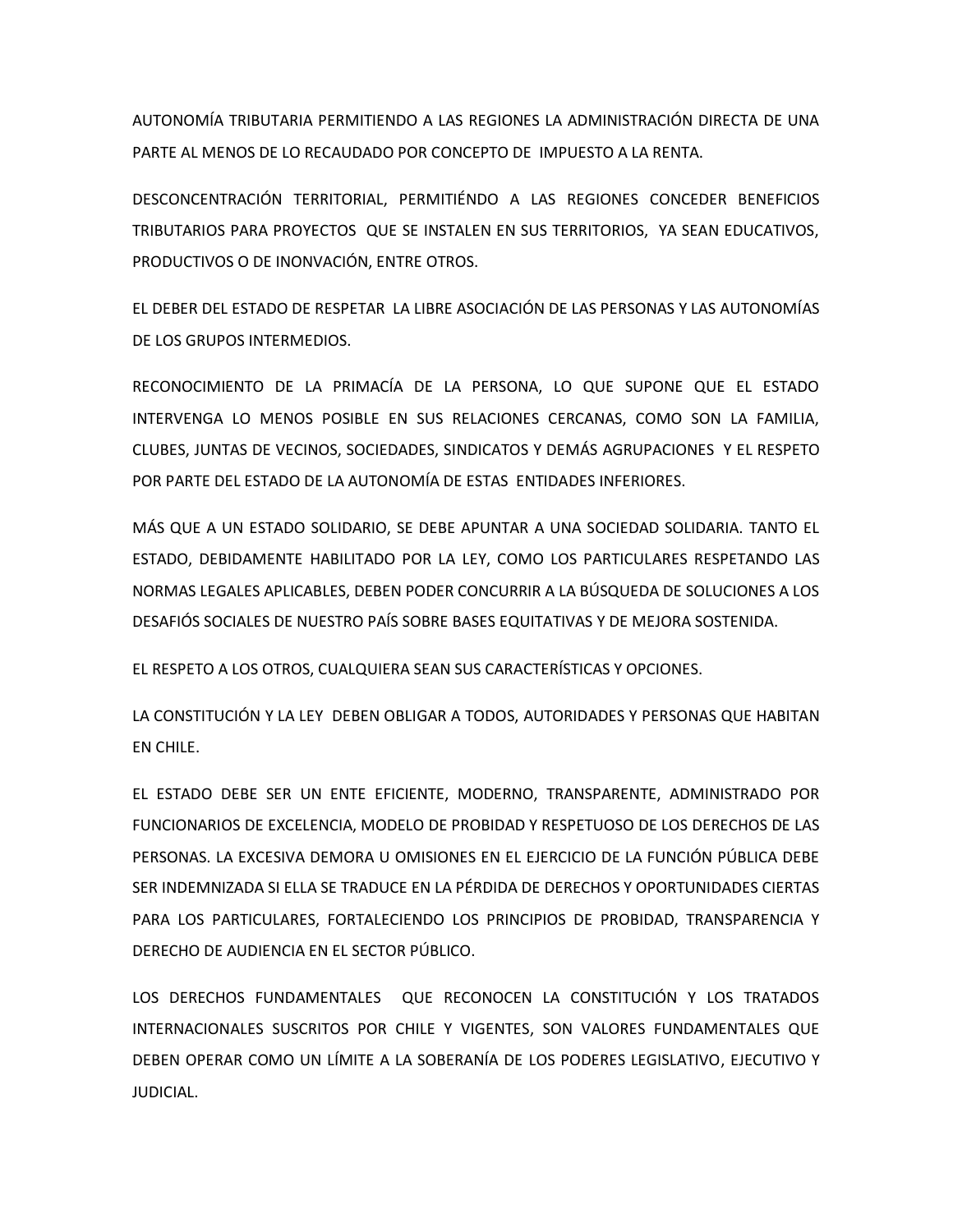EL ESTADO SOLO PUEDE HACER AQUELLO PARA LO QUE LE HABILITA LA LEY, NO PUDIENDO BAJO CIRCUNSTANCIA ALGUNA IR MÁS ALLÁ DE ELLA. LAS ACCIONES U OMISIONES EN CONTRA DE ESTA REGLA BÁSICA SERÁN NULAS Y DEBEN ACARREAR RESPONSABILIDADES PARA SUS AUTORES.

LA REGLA DEL EQUILIBRIO FISCAL, COMO UN MECANISMO DE CONTROL DEL POPULISMO Y RESGUARDO DE LA DEMOCRACIA. ESTABLECIMIENTO DE UNA REGLA ANÁLOGA PARA MUNICIPIOS Y LOS GOBIERNOS REGIONALES.

LA IGUALDAD DE OPORTUNIDADES, LA TRANSPARENCIA Y BUEN FUNCIONAMIENTO DE LOS MERCADOS Y LA LIBRE COMPETENCIA, COMO BASES ECONÓMICAS Y SOCIALES DE UNA VERDADERA REPÚBLICA. SON ESTOS VALORES LOS QUE EXPLICAN LA ADHESIÓN A UN MODELO DE SOCIEDAD LIBRE, AL PERMITIR QUE EN BENEFICIO DE TODOS , LAS PERSONAS PUEDAN DESARROLLAR SUS CAPACIDADES Y DESPLEGARSE.

EL APOYO AL EMPRENDIMIENTO, LA INNOVACIÓN Y EL DESARROLLO DE TECNOLOGÍAS.

EN LÍNEA CON LO ANTERIOR, UNA DE LAS TAREAS FUNDAMENTALES DEL ESTADO DEBE SER ASEGURAR A TODOS LOS CHILENOS Y CHILENAS EL ACCESO A UNA EDUCACIÓN DE CALIDAD, QUE PERMITA EL DESARROLLO PLENO DE SUS POTENCIALIDADES, EN BENEFICIO INDIVIDUAL Y TAMBIÉN GENERAL.

PRINCIPIO DE PROGRESIVIDAD, SOBRE UNA BASE REALISTA Y RESPONSABLE A TRAVES DE POLÍTICAS PÚBLICAS APROBADAS POR LEY.

IGUALDAD TERRITORIAL, NO DEBEN EXISTIR ZONAS DE SACRIFICIO.

## **2.- DERECHOS Y LIBERTADES CONSTITUCIONALES**

LOS DERECHOS Y LIBERTADES ACTUALMENTE CONSAGRADOS EN LA CONSTITUCIÓN Y EN LOS TRATADOS INTERNACIONALES SUSCRITOS POR CHILE Y QUE SE ENCUENTREN VIGENTES DEBEN SERVIR DE PUNTOS DE PARTIDA A LOS CUALES SUMAR NUEVOS DERECHOS, ENTRE LOS YA RECONOCIDOS TENEMOS:

DERECHO A LA VIDA.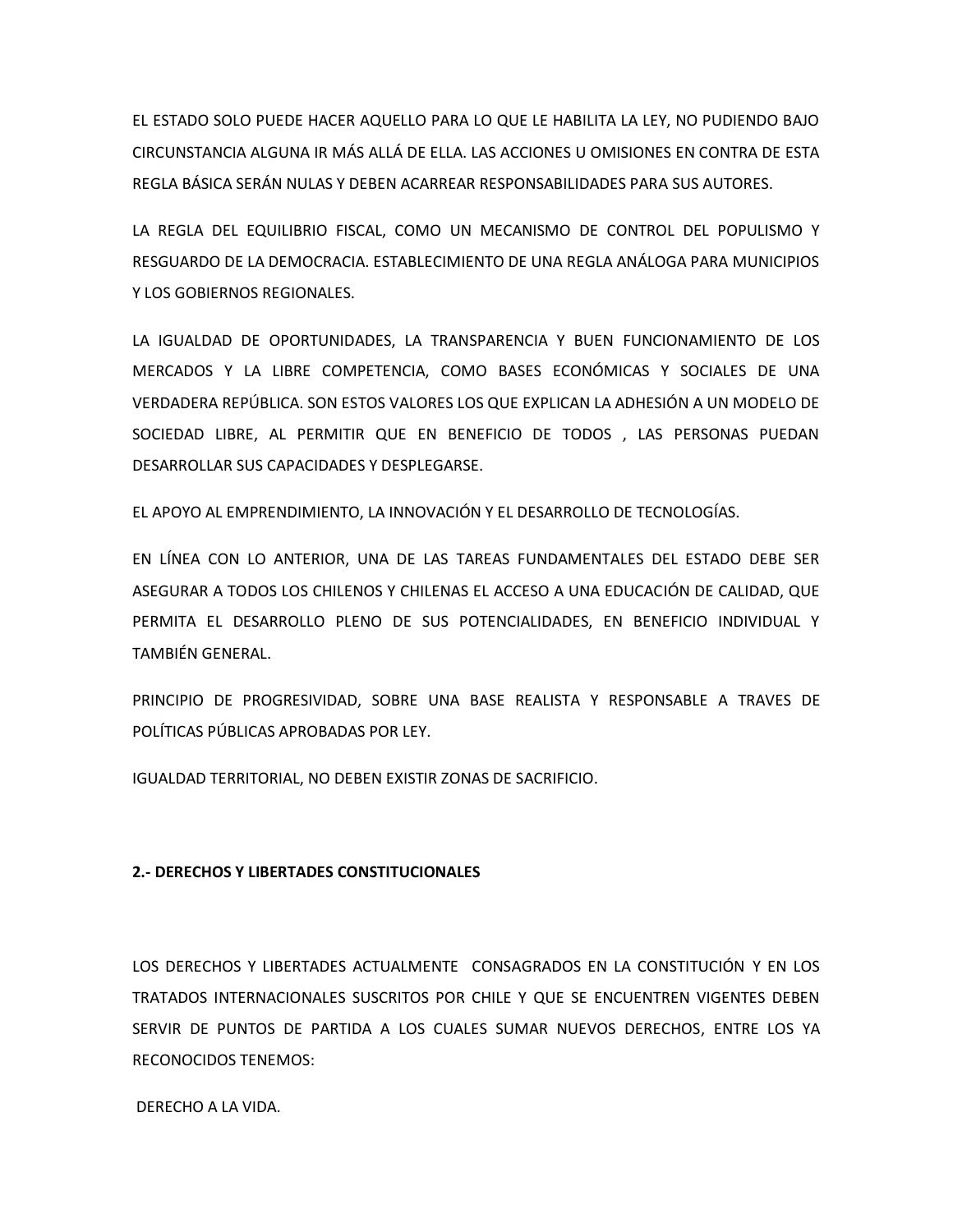DERECHO A SER ESCUCHADOS POR LAS AUTORIDADES.

DERECHO A LA PROPIEDAD PRIVADA.

LIBERTAD DE EXPRESIÓN.

LIBERTAD ECONÓMICA.

LIBERTAD DE CULTO.

ESTADO LAICO.

DERECHO A SALUD FISICAY MENTAL.

DERECHO A LA INTIMIDAD DE LAS PERSONAS Y FAMILIAS.

DEBEN SERVIR DE PUNTO DE PARTIDA A LOS CUALES SUMAR NUEVOS DERECHOS.

RESGUARDO DE DERECHOS Y LIBERTADES TANTO DE ACCIONES DESARROLLADAS POR PERSONAS COMO POR EL ESTADO Y SUS ORGANISMOS.

CREACIÓN DE UN DEFENSOR DEL CIUDADANO.

CREACIÓN DE UN TRIBUNAL CONTENCIOSO ADMINISTRATIVO.

USO LEGÍTIMO DEL AGUA POR LOS TITULARES DE LOS DERECHOS DE APROVECHAMIENTO VIGENTESCOMPATIBLE CON LAS NECESIDADES DE CONSUMO HUMANO Y CUIDADO DEL MEDIO AMBIENTE.

DERECHO A SER INDEMNIZADO POR TODA ACCIÓN U OMISIÓN DEL ESTADO QUE GENERE DAÑO A LAS PERSONAS.

DERECHO A LA CULTURA Y A LOS MEDIOS PÚBLICOS DESTINADOS A LA PROMOVER LA CREACIÓN LIBRE Y DEMOCRÁTICA.

DERECHO A UNA JUSTICIA TRANSPARENTE Y OPORTUNA, COMO PARTE ESENCIAL DEL DEBIDO PROCESO. EL MANDATO DE ESTABLECER Y ENTREGAR UN RACIONAL Y JUSTO PROCEDIMIENTO DEBE HACERSE PESAR SOBRE EL LEGISLADOR, LOS JUECES Y TAMBIÉN EN SEDE ADMINISTRATIVA.